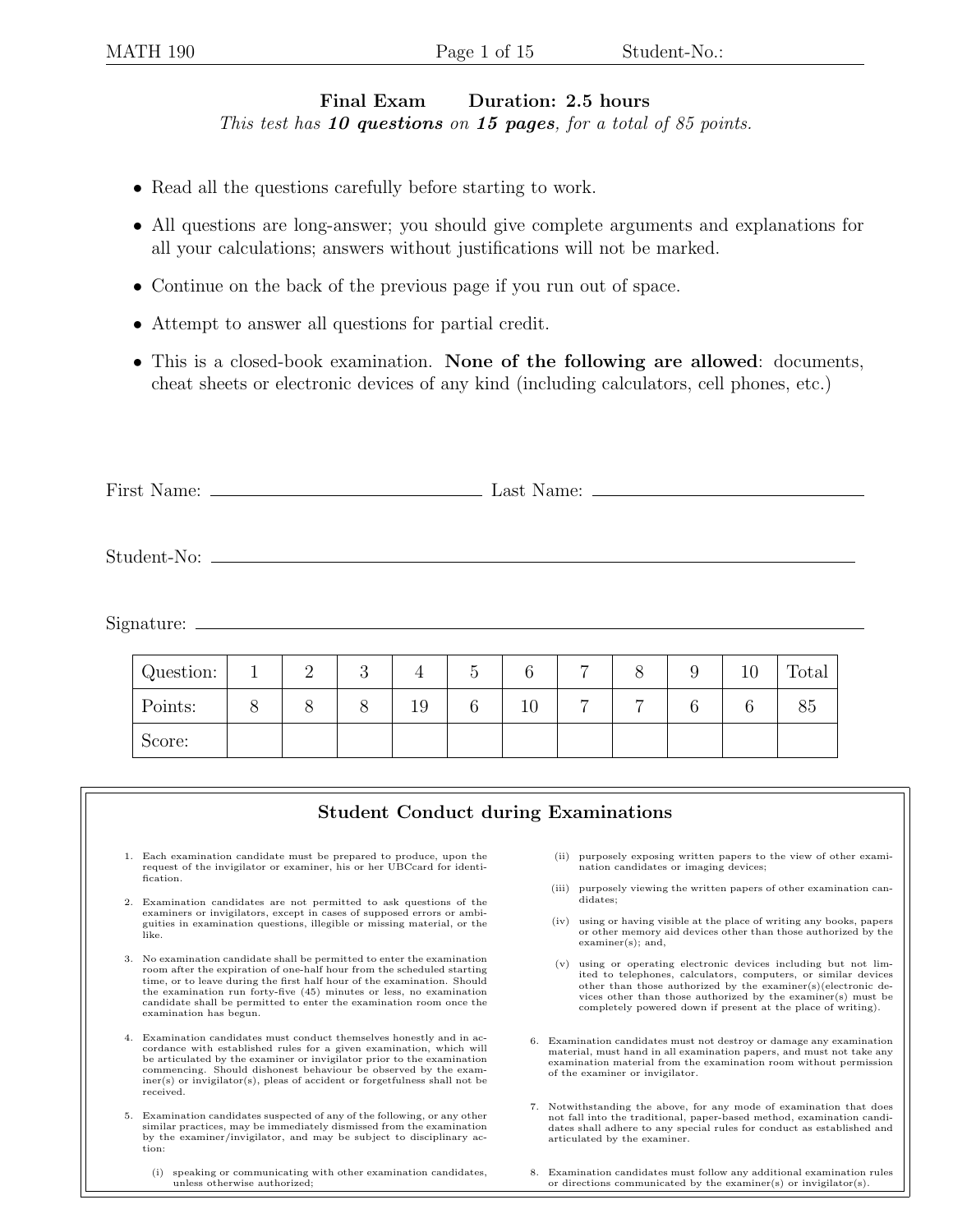Justify your answers and show all your work. Unless otherwise indicated simplification of answers is not required.

1. Consider the following function

$$
f(x) = 2x^4 + \frac{1}{x} - \sqrt[3]{x^2} + 3e.
$$

4 marks (a) Compute the derivative of the function  $f(x)$ .

 $|4 \text{ marks}|$  (b) Compute the general anti-derivative of the function  $f(x)$ .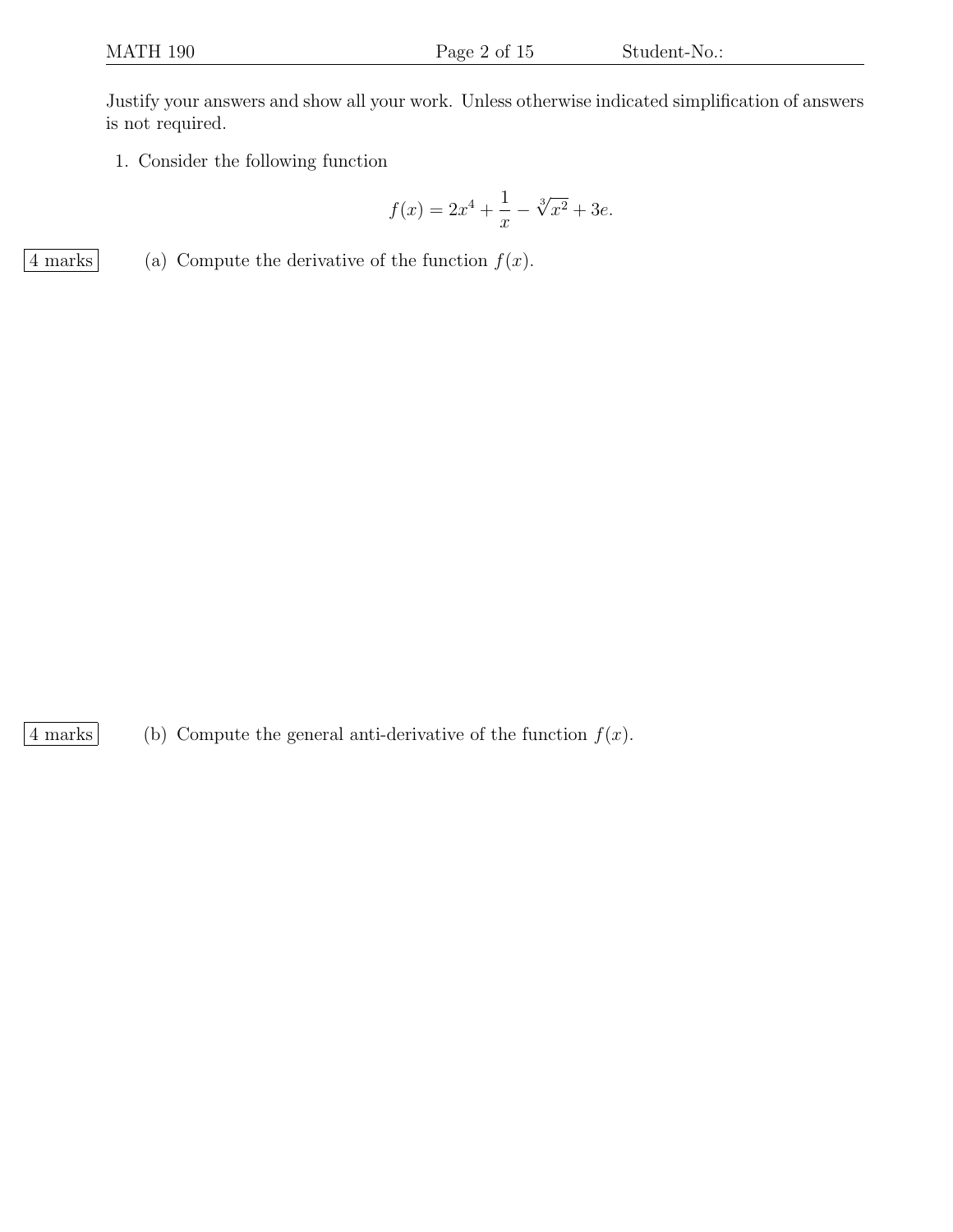$\begin{vmatrix} 4 \text{ marks} & 2 \\ 4 \text{ marks} & 2 \end{vmatrix}$  (a) Find the equation of the tangent line to

 $f(x) = e^x \cos x$ 

at the point  $x = \frac{\pi}{2}$  $\frac{\pi}{2}$ .

4 marks (b) Find a function  $g(x)$  satisfying  $g(\pi/4) = 1$  such that

 $g'(x) = \sqrt{2} \sin x + 3 \cos (2x).$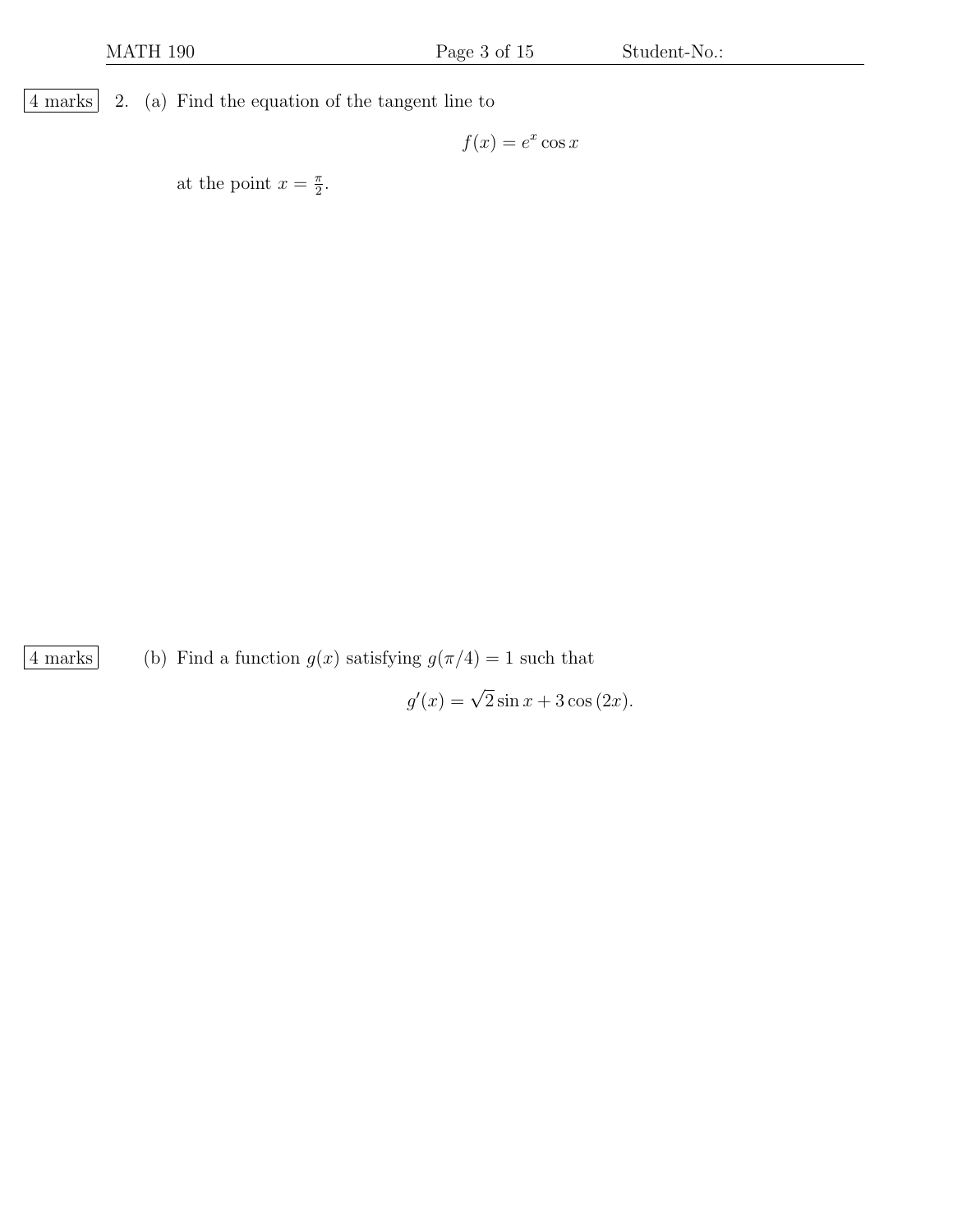4 marks 3. (a) Find the derivative of

 $f(x) = \ln (\sin (x^{2}))$ .

4 marks (b) Compute

$$
\int_{-1}^{3} g(x) \ dx
$$

where

$$
g(x) = \begin{cases} 1, & x > 0 \\ e^x, & x \le 0 \end{cases}.
$$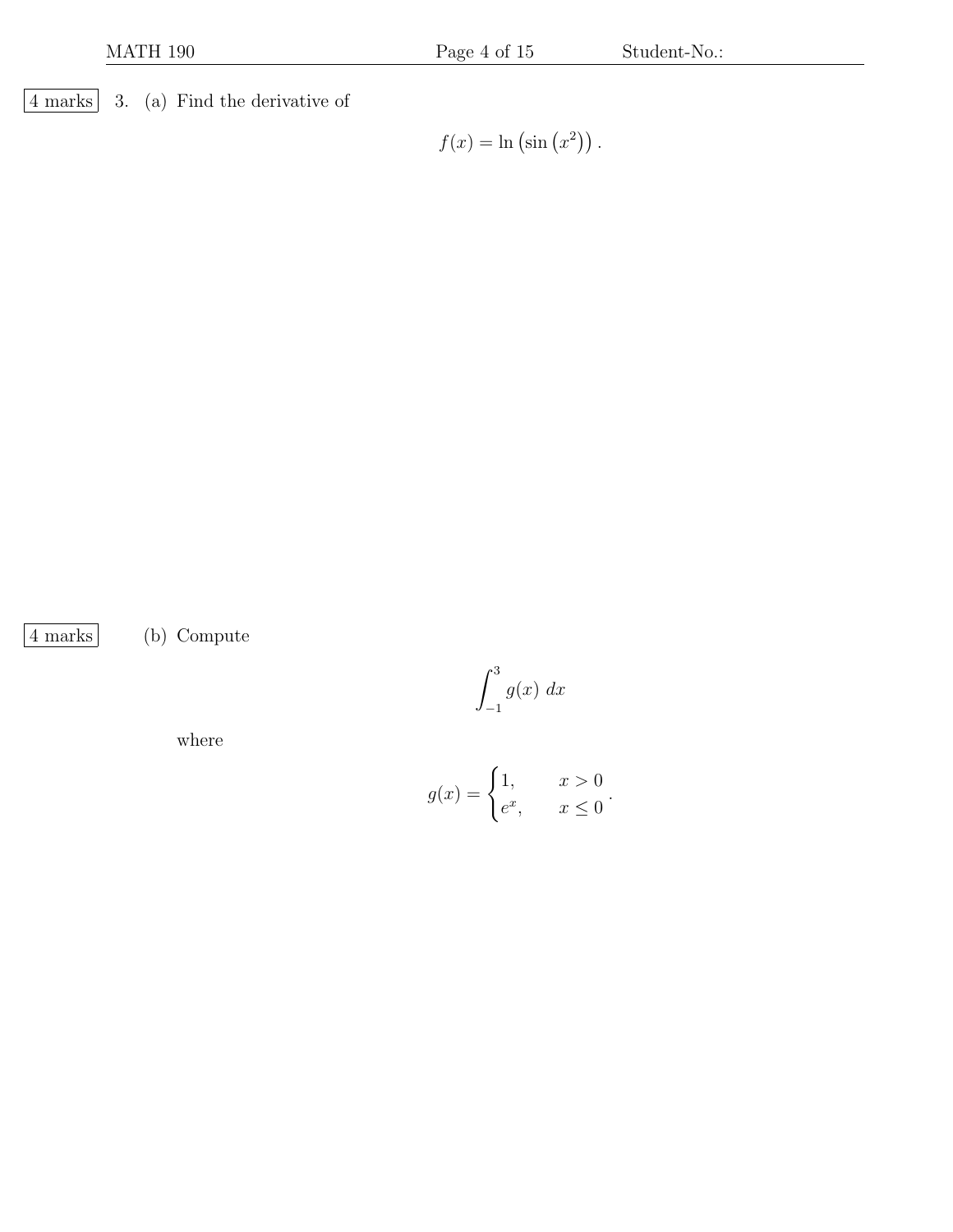4 marks (a)

4. Compute the following integrals.

$$
\int_{1}^{4} \frac{\sqrt{x} + x^2}{x} \, dx
$$

 $\boxed{5 \text{ marks}}$  (b)

$$
\int x^2 \sin\left(x^3 + 1\right) \, dx
$$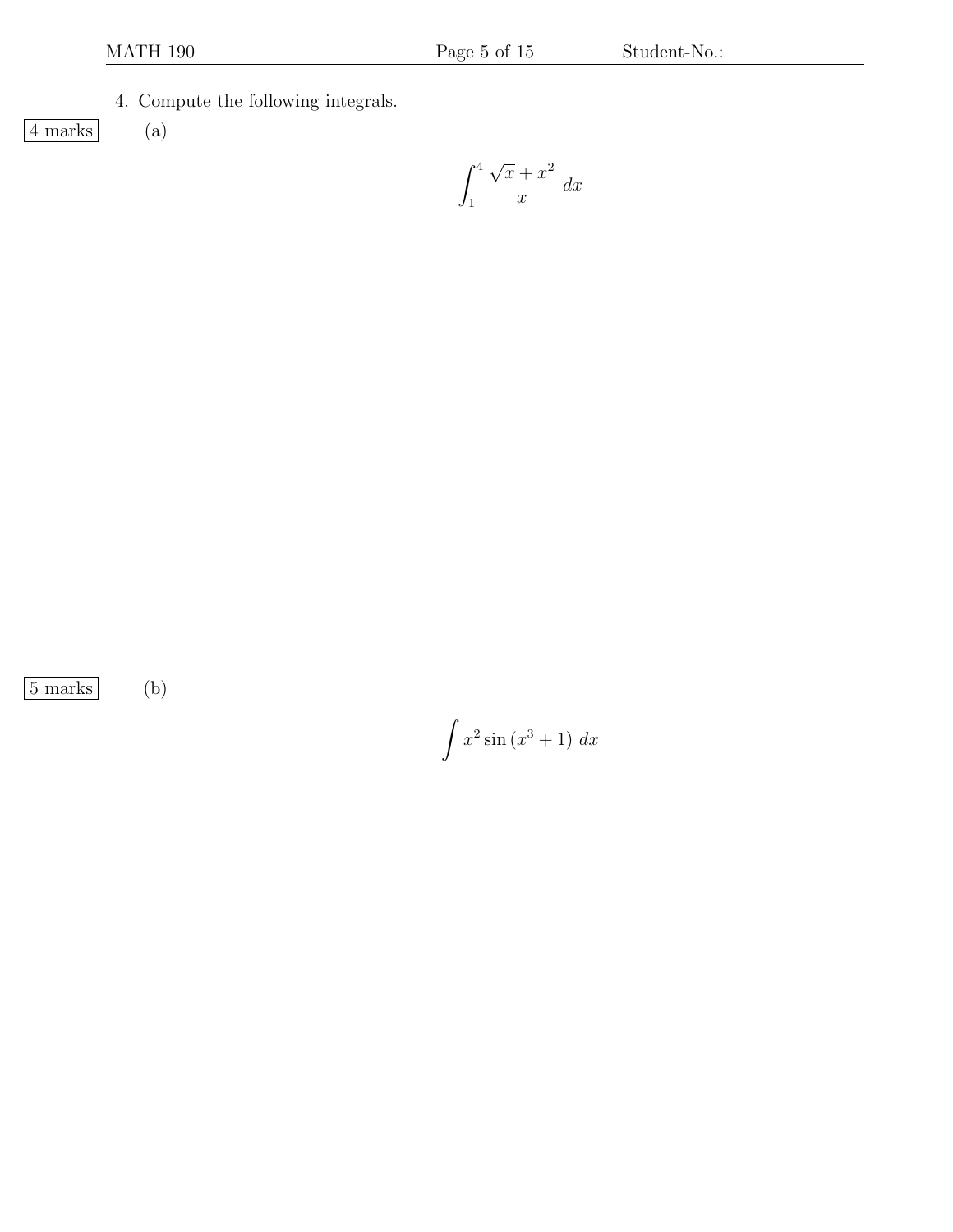|  |  | MATH 190 |  |
|--|--|----------|--|
|--|--|----------|--|

 $\boxed{5 \text{ marks}}$  (c)

 $\int (2x+1) \sin x \ dx$ 

 $\boxed{5 \text{ marks}} \qquad \text{(d)}$ 

 $\int \ln x \ dx$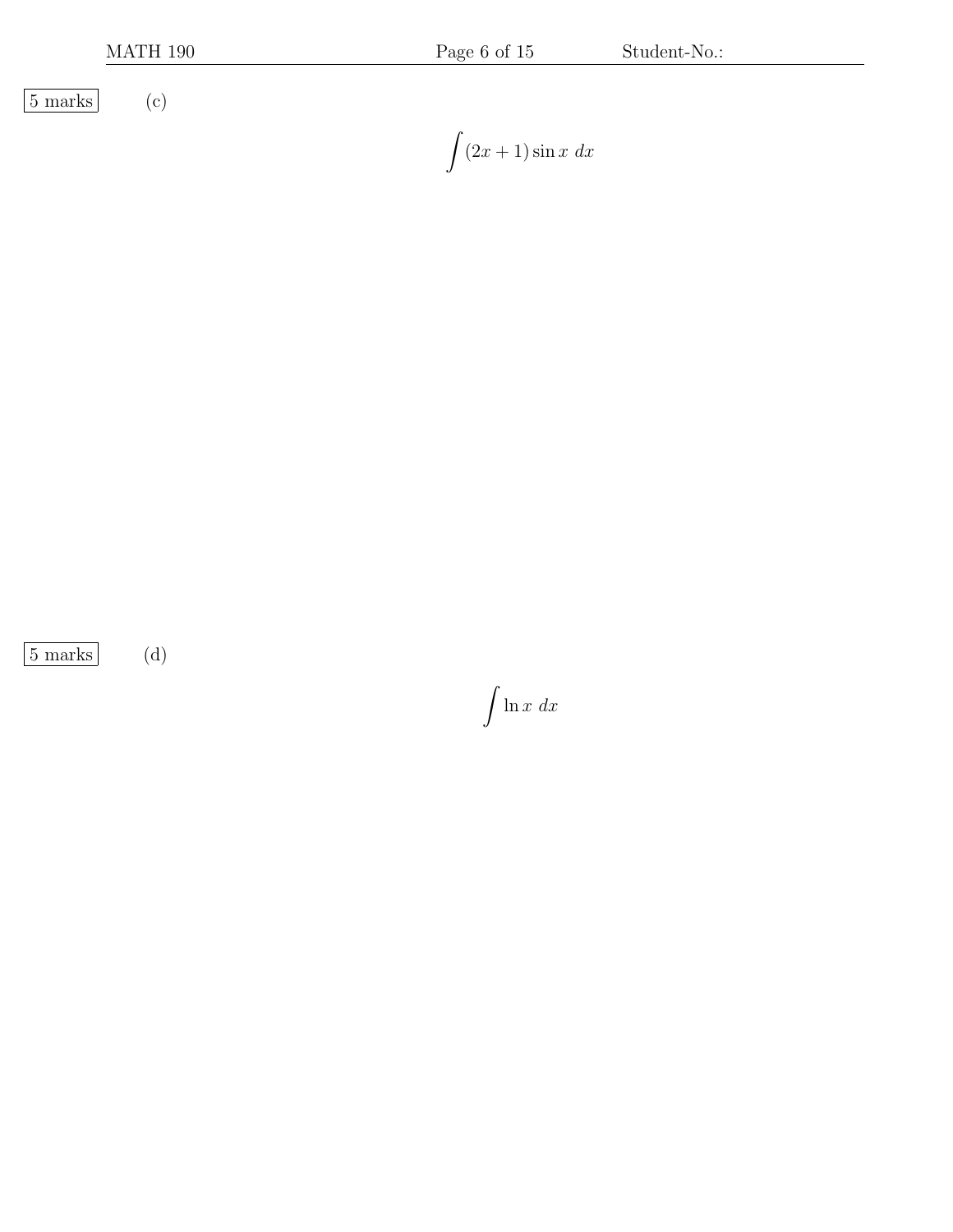6 marks 5. You are currently 3 meters East of a flag pole and move towards the pole at 1 meter per second. Your friend is 4 meters North of the pole and moves away from it at 2 meters per second. How fast is the distance between you and your friend changing? Is the distance increasing or decreasing?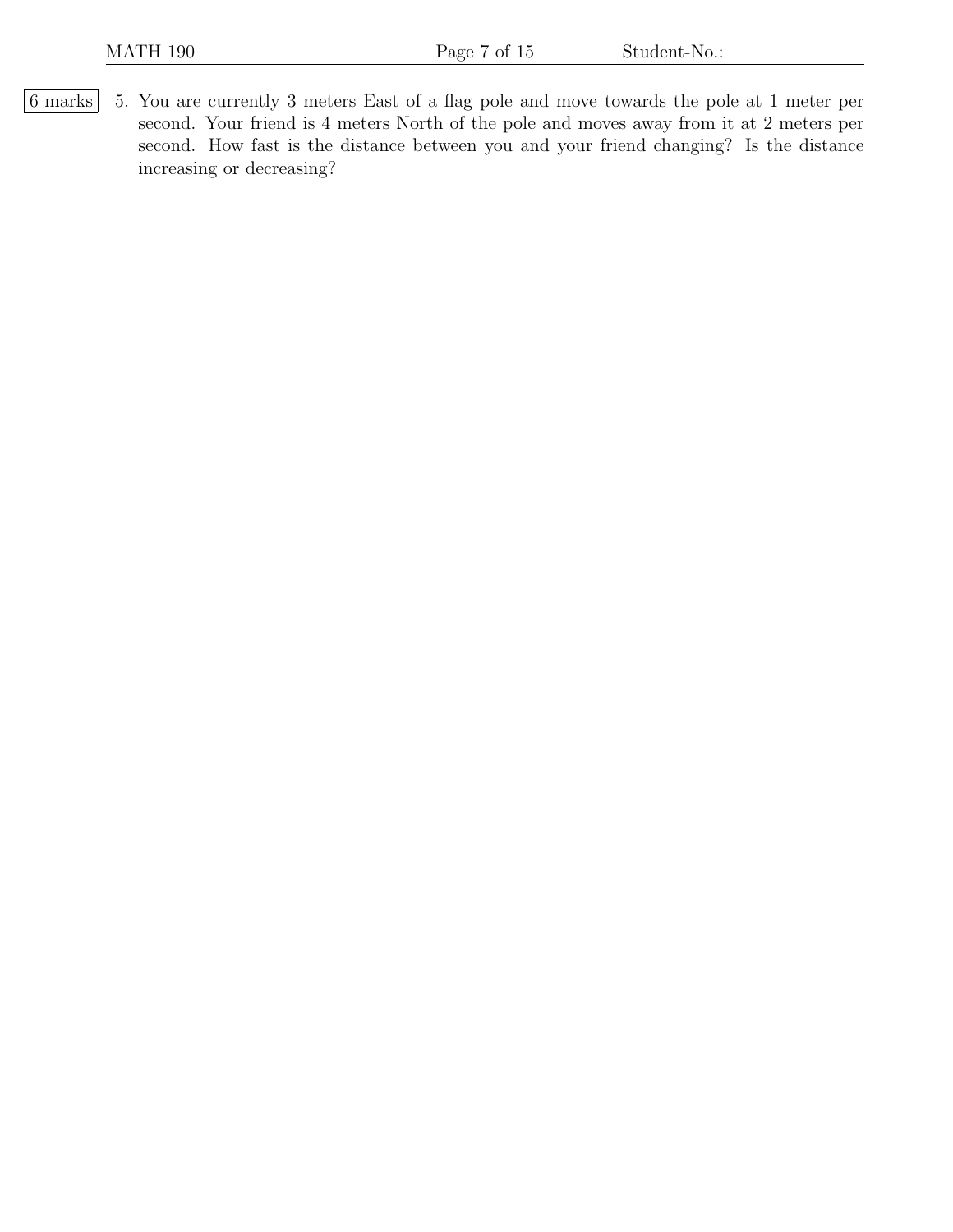4 marks 6. (a) Explain using a picture why the expression

$$
\lim_{n \to \infty} \sum_{i=1}^{n} f(x_i) \Delta x
$$

should give exactly the area under the curve  $f(x)$ . Indicate on your picture what n,  $x_i$ ,  $f(x_i)$  and  $\Delta x$  are.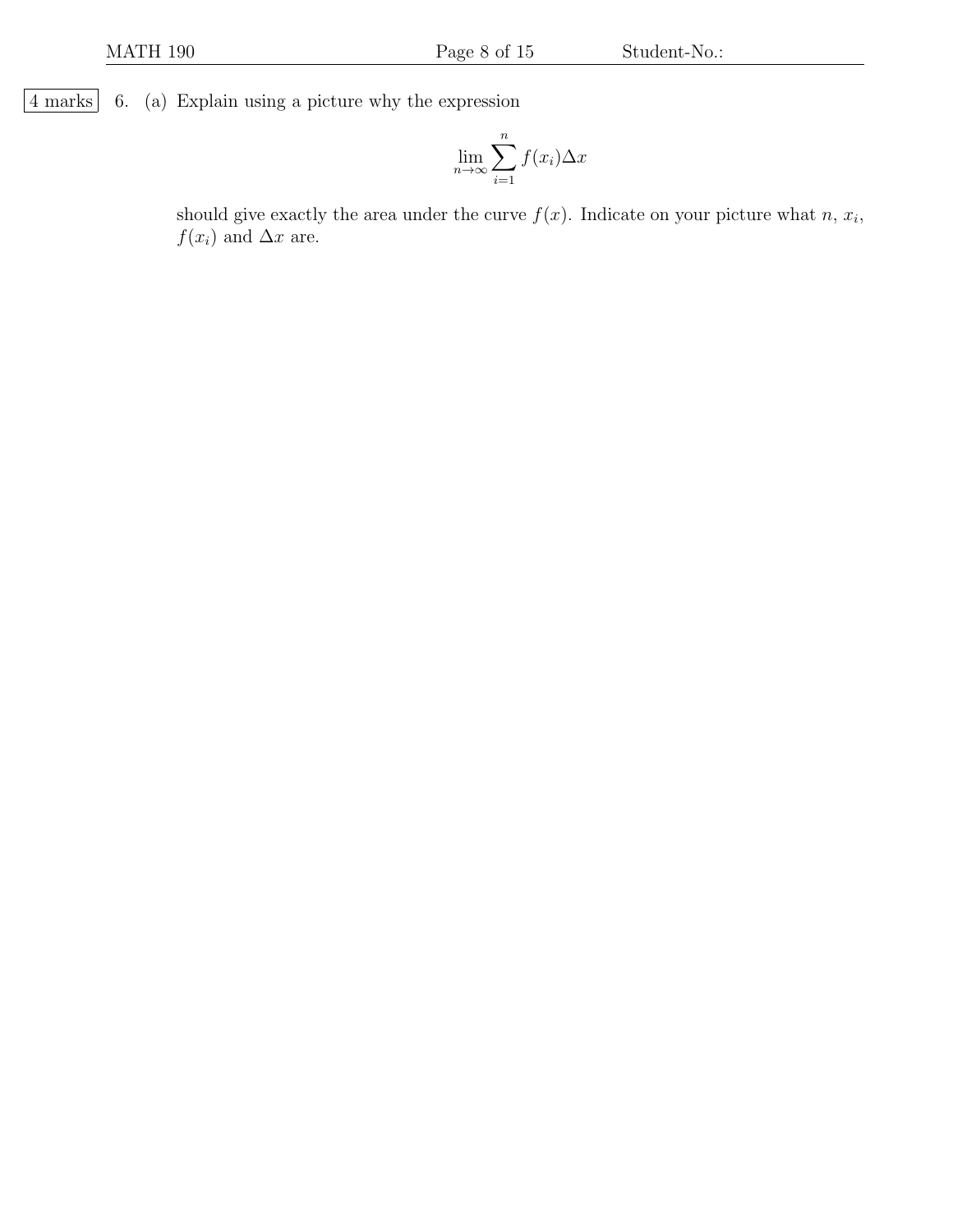6 marks (b) Approximate the following integral using Riemann Sums

$$
\int_{1}^{2.5} 2x \ dx.
$$

Use left endpoints and  $n = 3$  (ie. four bars). Is your approximation less than, greater than, or exactly equal to the true value of the integral? Explain why.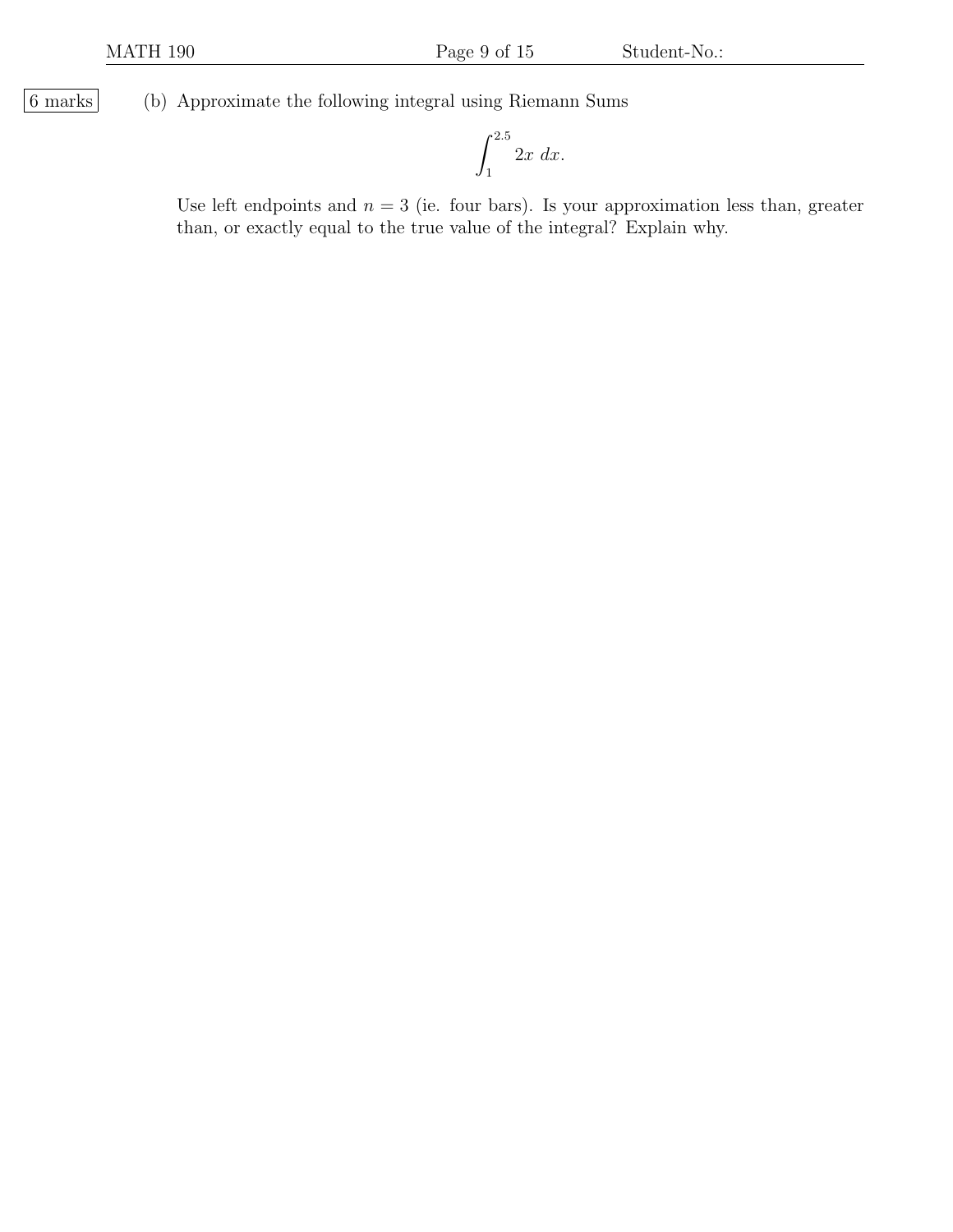7. After Matt graduates he's going to spend the summer scooping ice cream cones. On his first day the *rate of change* of the number of ice cream cones he produces is

$$
r(t) = 5 - \frac{4}{(t+1)^2}.
$$

in units of cones/minute.

- 6 marks (a) Assuming that at  $t = 0$  he has produced no cones, how many cones will he have produced after his first 3 minutes?
- 1 mark (b) After a long period of time Matt will get good at scooping ice cream. Eventually, about how many cones will he be able to produce per minute?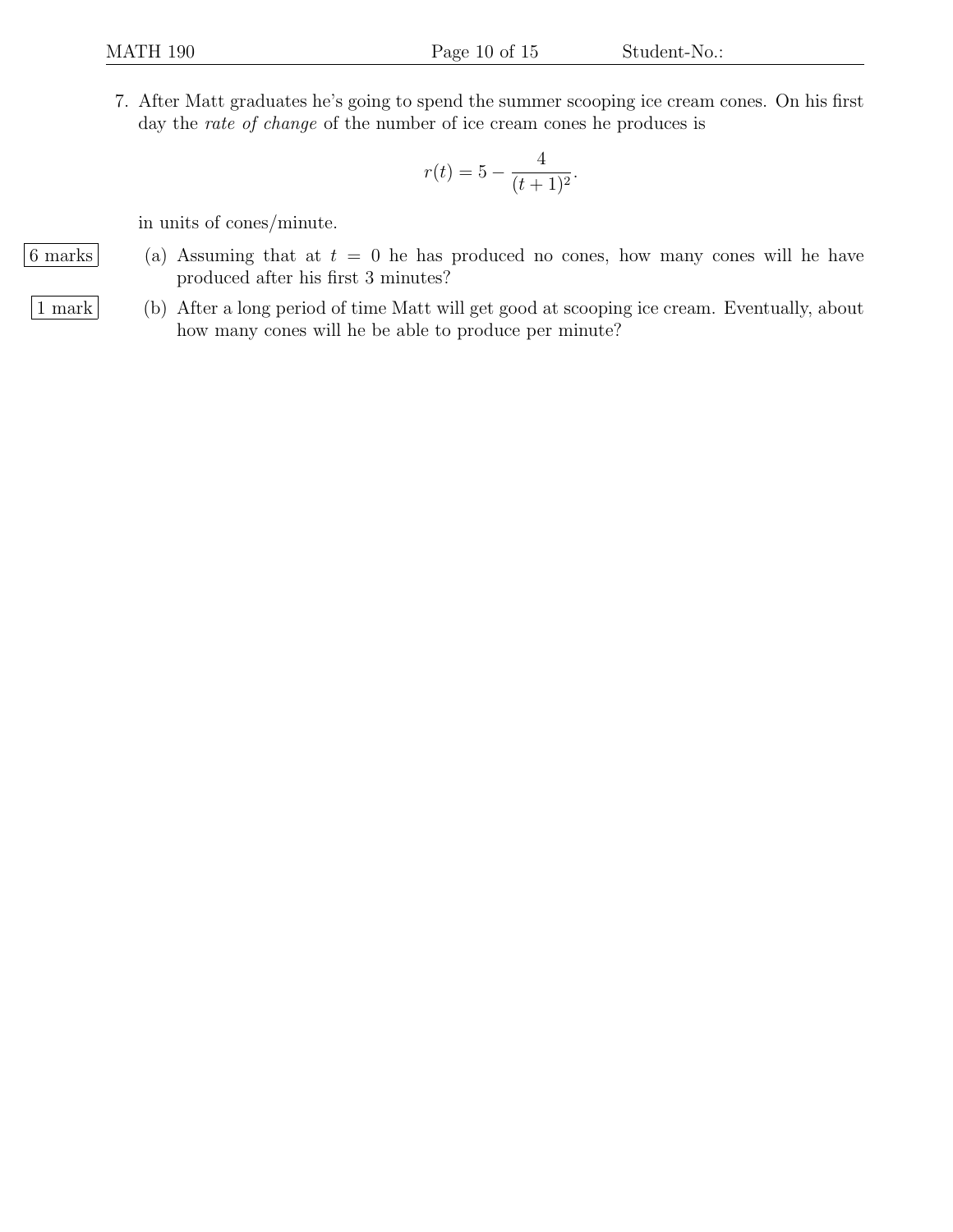- 
- 3 marks 8. (a) Suppose that

$$
\int_{1}^{-1} f(x) dx = 4 \quad \text{and} \quad \int_{1}^{2} f(x) dx = 3.
$$

Find

$$
\int_{-1}^{2} f(x) \ dx.
$$

 $\boxed{4 \text{ marks}}$  (b) Find *all* values of *b* such that

$$
\int_3^b e^{7x} dx = 0.
$$

Ensure you justify your answer fully.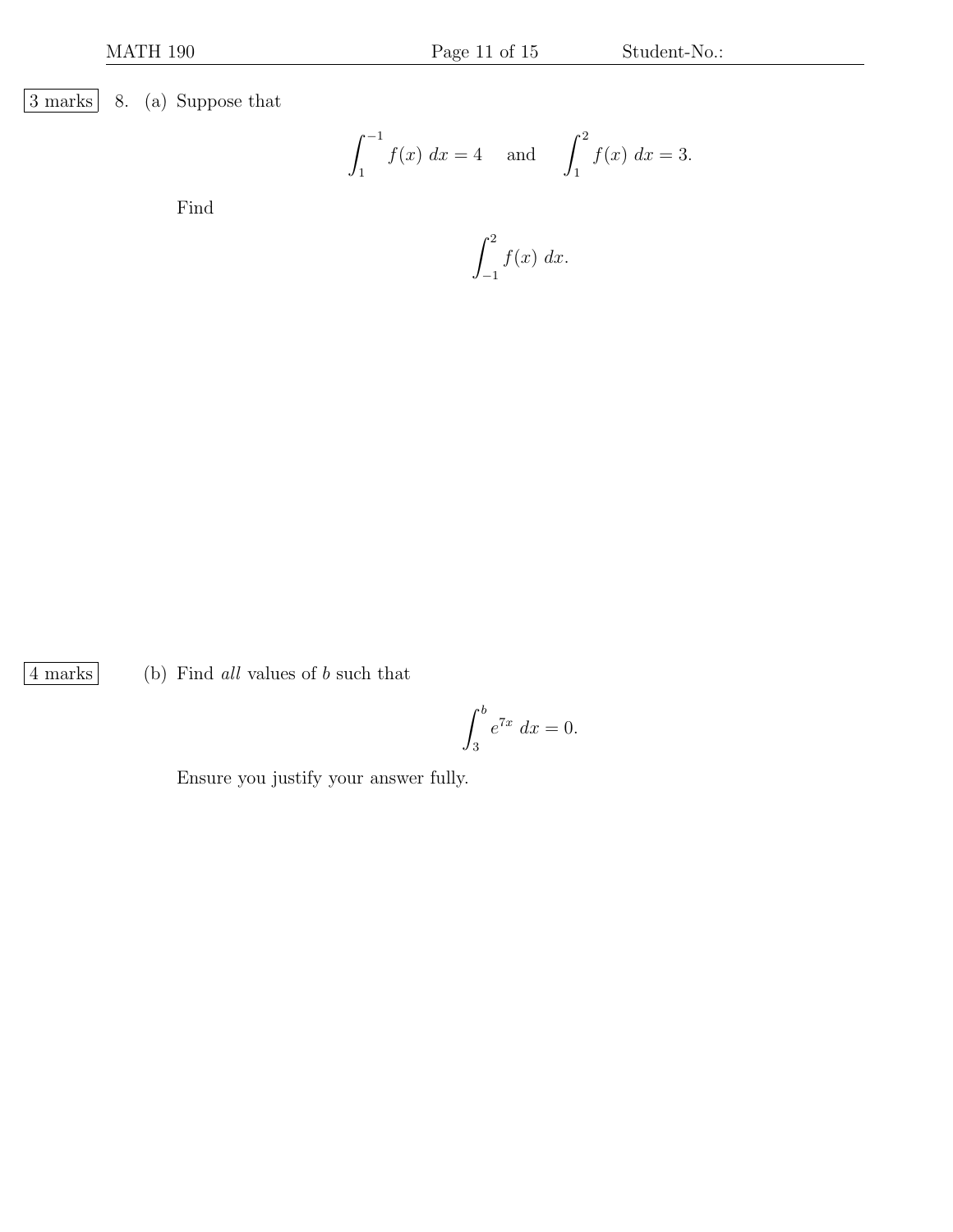

- $\boxed{1 \text{ mark}}$  (a) Is  $f(x)$  an even or odd function?
- 5 marks (b) Sketch the graph of the derivative of  $f(x)$ . Is  $f'(x)$  even or odd?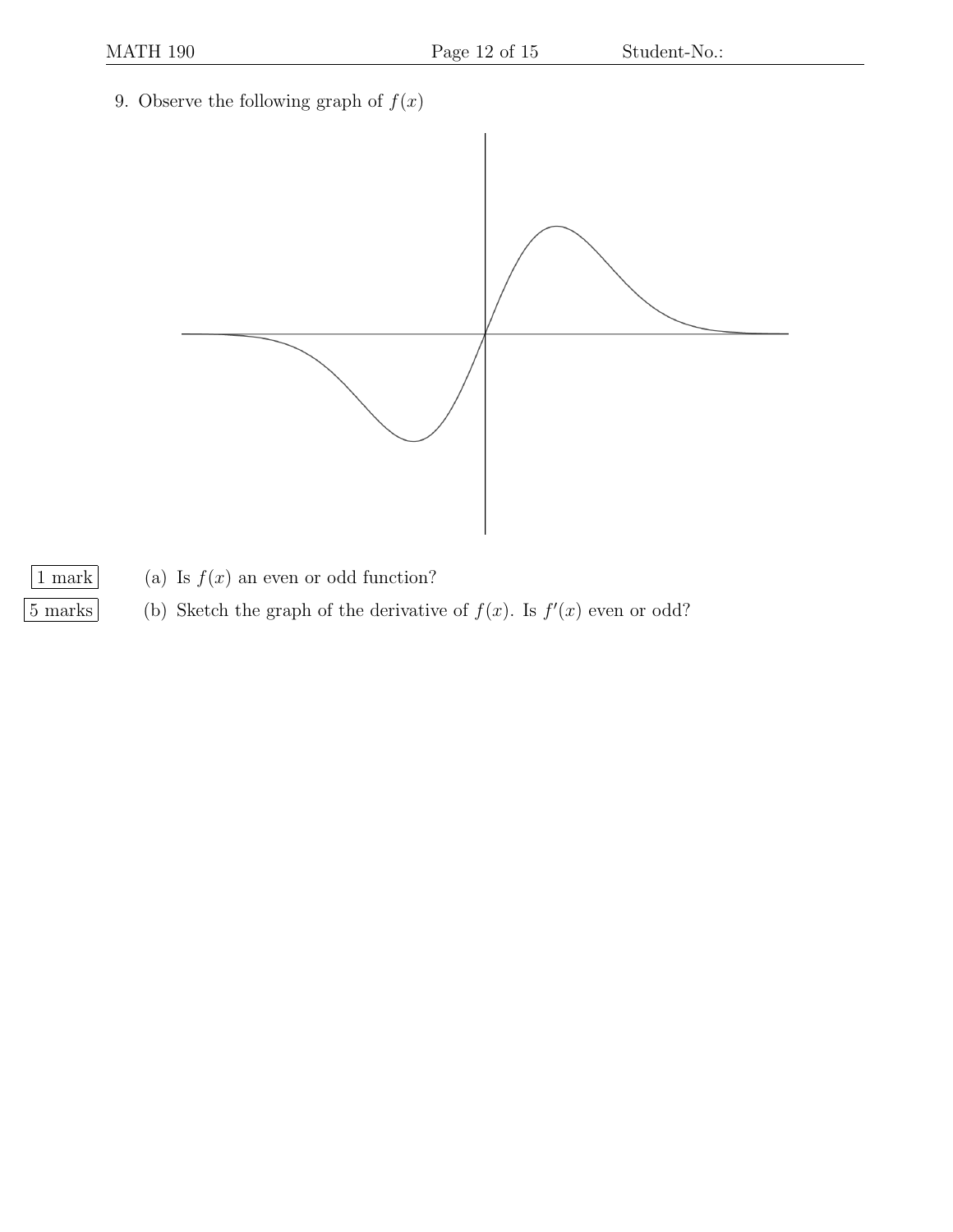- 6 marks 10. Sketch the graph of a function with domain  $f(x)$  is  $\{x \in \mathbb{R} : -4 \le x \le 4\}$  satisfying the following properties:
	- $f(-3) > 0$
	- $f(1) < 0$
	- $f'(-2) = 0$  $\bullet$   $\int_0^0$ −4  $f(x) dx = 0$  $\bullet$   $\int_0^4$  $f(x) dx > 0$

$$
\bullet \ \lim_{x \to 3} f'(x) = \infty
$$

You do not need to find an equation for your function. Use the axes below.



There is another set of a axes on the following page (in case you ruin the first one).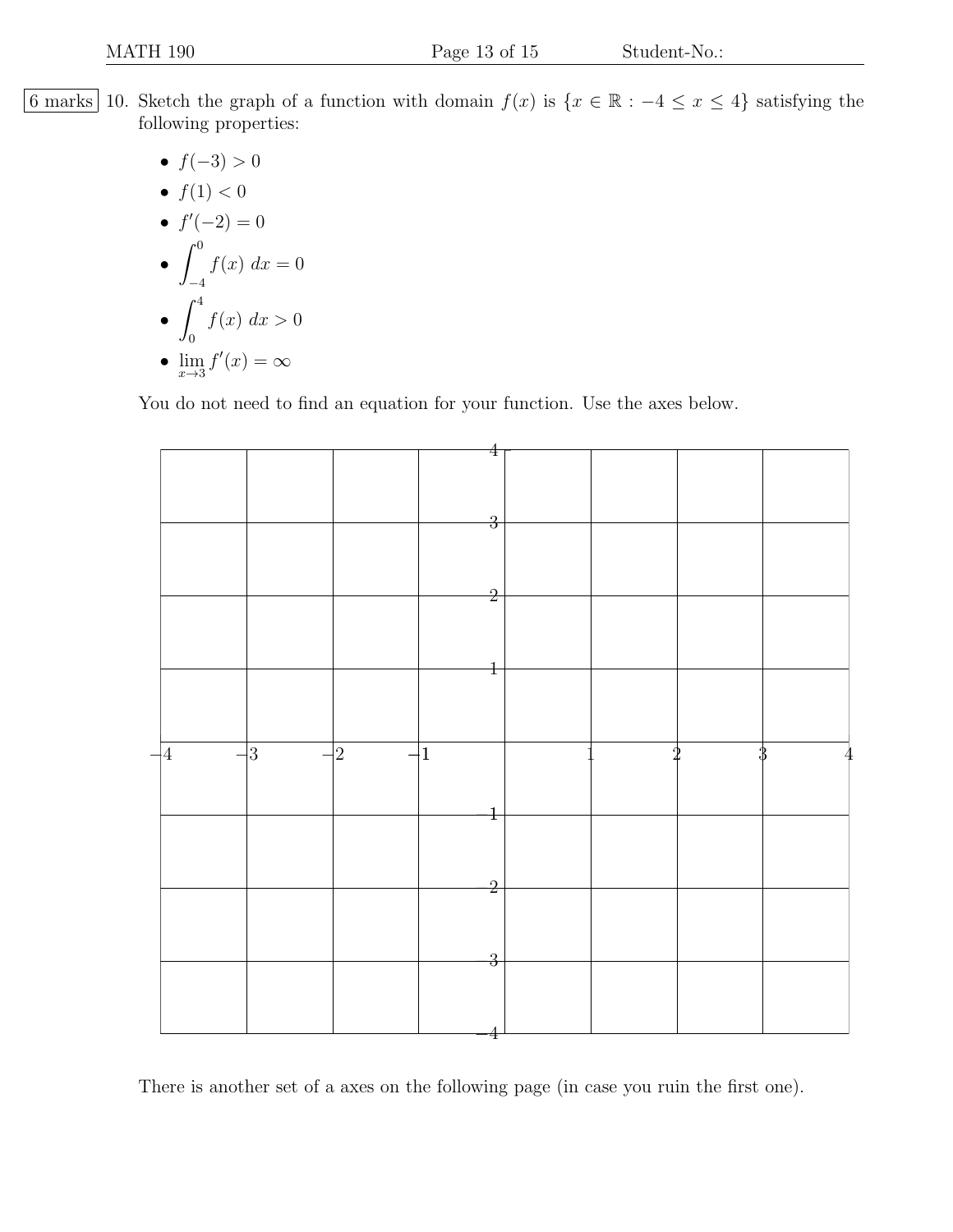## Extra axes:

|      |      |                                  | 4                       |  |   |   |
|------|------|----------------------------------|-------------------------|--|---|---|
|      |      |                                  |                         |  |   |   |
|      |      |                                  |                         |  |   |   |
|      |      |                                  |                         |  |   |   |
|      |      |                                  | $\overline{\mathbf{3}}$ |  |   |   |
|      |      |                                  |                         |  |   |   |
|      |      |                                  |                         |  |   |   |
|      |      |                                  |                         |  |   |   |
|      |      |                                  |                         |  |   |   |
|      |      |                                  | $\overline{2}$          |  |   |   |
|      |      |                                  |                         |  |   |   |
|      |      |                                  |                         |  |   |   |
|      |      |                                  |                         |  |   |   |
|      |      |                                  |                         |  |   |   |
|      |      |                                  | $\mathbf{1}$            |  |   |   |
|      |      |                                  |                         |  |   |   |
|      |      |                                  |                         |  |   |   |
|      |      |                                  |                         |  |   |   |
|      |      |                                  |                         |  |   |   |
|      |      |                                  |                         |  |   |   |
|      |      |                                  |                         |  |   |   |
| $-4$ | $-3$ | $-2$<br>$\overline{\phantom{0}}$ | 1                       |  | D | 3 |
|      |      |                                  |                         |  |   |   |
|      |      |                                  |                         |  |   |   |
|      |      |                                  |                         |  |   |   |
|      |      |                                  | I                       |  |   |   |
|      |      |                                  |                         |  |   |   |
|      |      |                                  |                         |  |   |   |
|      |      |                                  |                         |  |   |   |
|      |      |                                  |                         |  |   |   |
|      |      |                                  | $\overline{2}$          |  |   |   |
|      |      |                                  |                         |  |   |   |
|      |      |                                  |                         |  |   |   |
|      |      |                                  |                         |  |   |   |
|      |      |                                  |                         |  |   |   |
|      |      |                                  | 3                       |  |   |   |
|      |      |                                  |                         |  |   |   |
|      |      |                                  |                         |  |   |   |
|      |      |                                  |                         |  |   |   |
|      |      |                                  |                         |  |   |   |